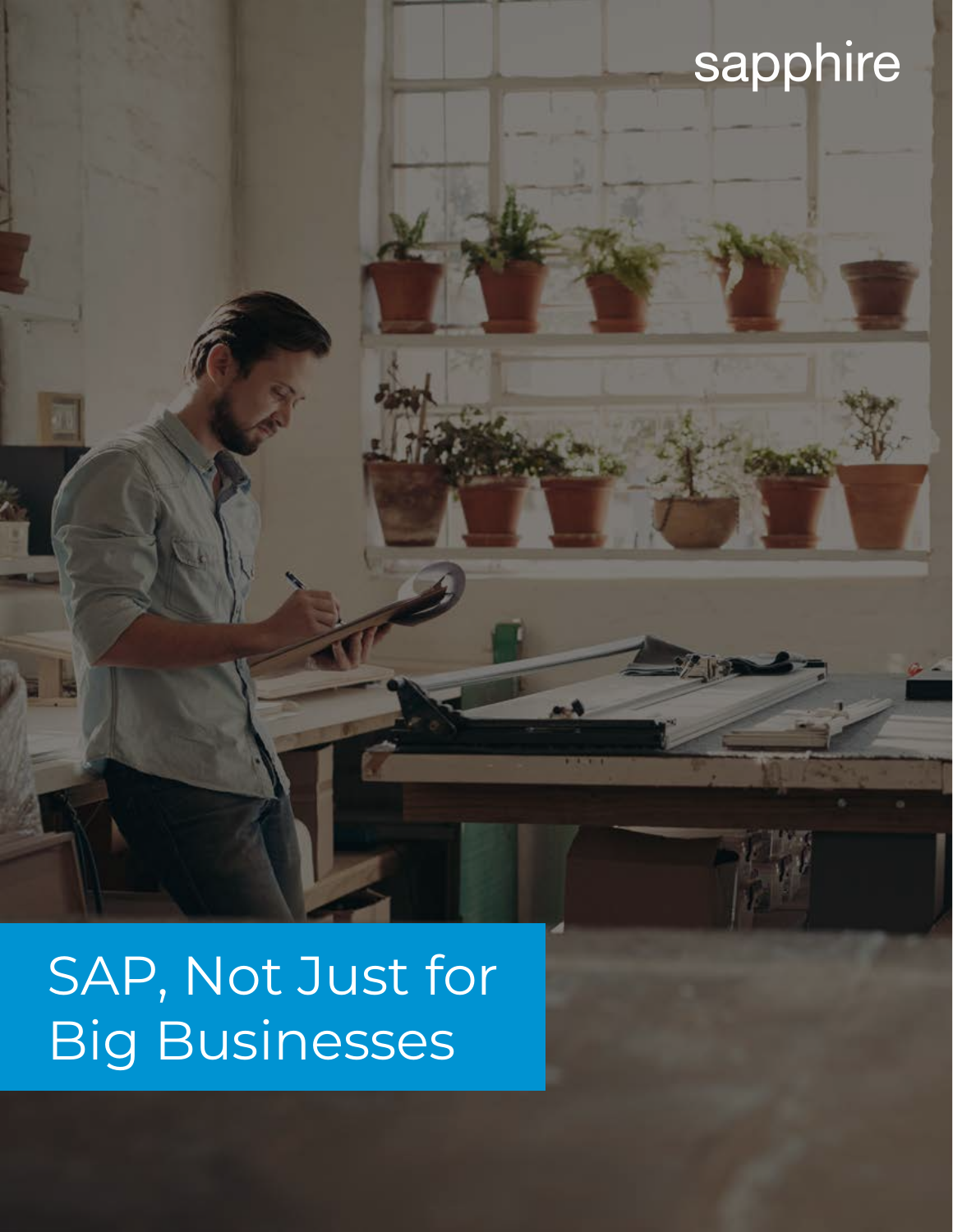

Table of Contents





# A brief history of SAP – the company





Big Business - Small Business and how they inform each other



Getting more than skin deep – SAP for SMB



Learn More About Sapphire Systems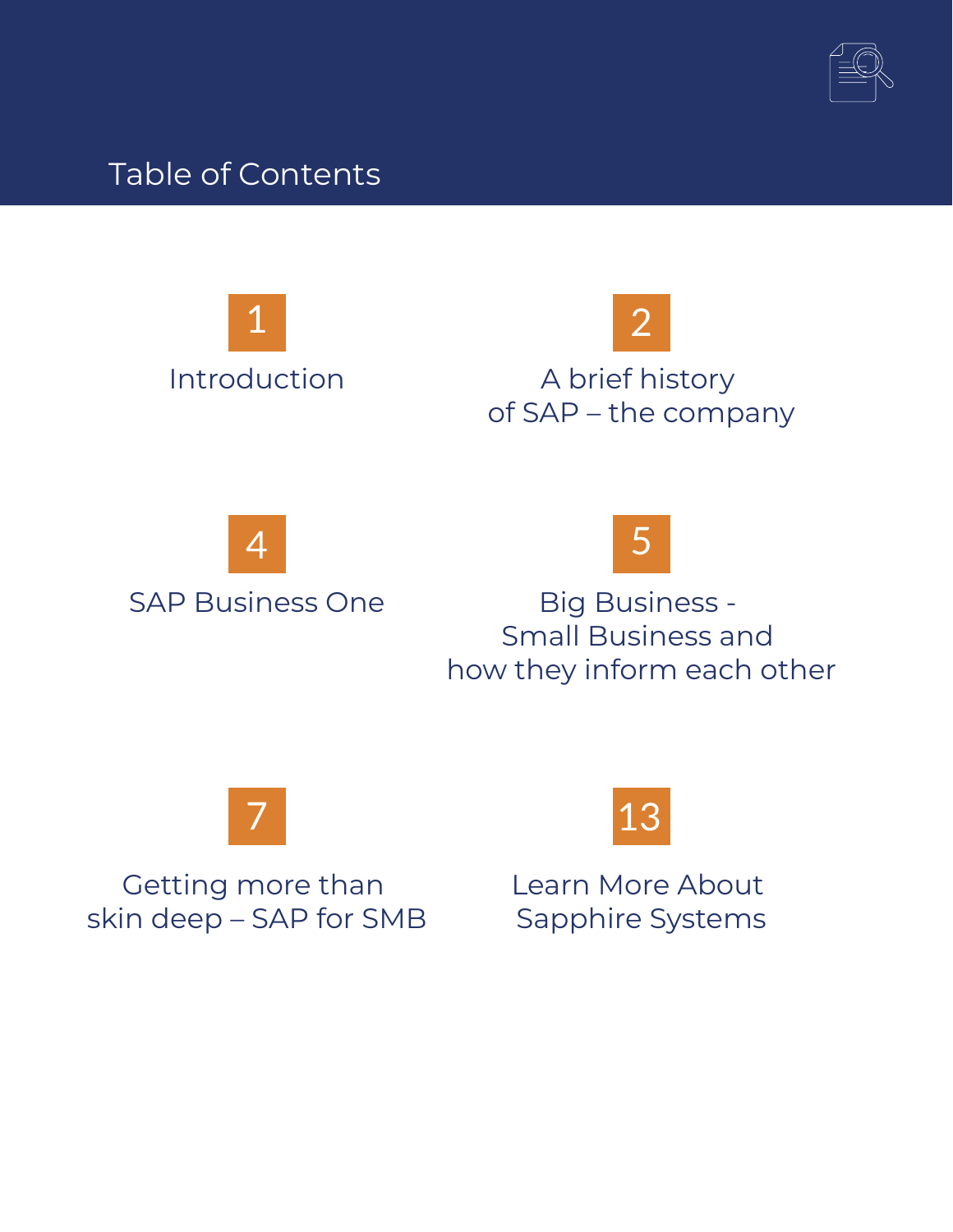

# Introduction

If you know something about business software and you hear the name SAP, you probably have one of 4 thoughts:



The fourth reason is why we created this ebook. Over 60,000 businesses worldwide run SAP's product for SMB – SAP Business One – yet many small businesses don't know much, if anything, about the product.

However, if you're considering a change in the technology tools you use to manage and grow your business, you should understand more about the history of SAP, SAP software for small business, the Business One product, and how that information can affect the success of your business.

Business software is a living, breathing tool, unlike a static machine. With a machine, you might occasionally tune and adjust it or maybe add or replace a part. Software, on the other hand, is always changing. Great software vendors understand both the historical context of how their product is used and are looking to the future as to where technology is going, keeping in mind that their products need to adapt to take advantage of those technology trends.



While SAP is a big company and many of the largest companies in the world use their enterprise-class products, there are unique benefits for small businesses as a result.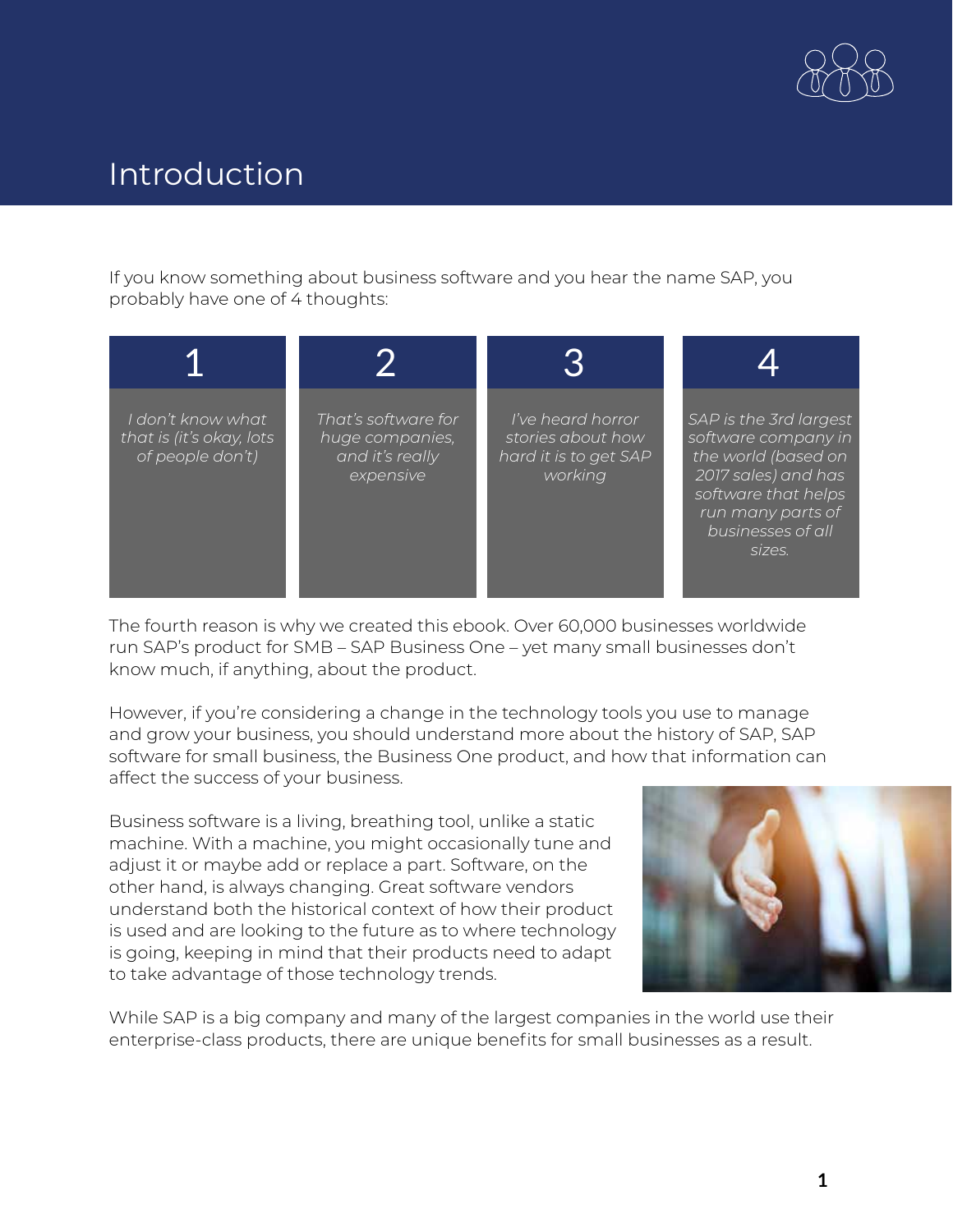

# A brief history of SAP – the company

SAP AG was founded in 1972 by five German engineers with IBM in Mannheim, Germany; interestingly, four of the founders – Hasso Plattner, Dietmar Hopp, Klaus Tschira, and Hans Werner Hector – were still with SAP in early 1996. When an IBM client asked IBM to provide enterprise-wide software to run on its mainframe, the five began writing the program, only to be told the assignment was being transferred to another unit. Rather than abandon the project altogether, they left IBM and founded SAP near Heidelberg. While the company originally took its name from the abbreviation for Systemanalyse und Programmenentwicklung ('systems analysis and program development' [in German, of course]), SAP eventually came to stand for Systeme, Anwendungen, und Produkte in Datenverarbeitung ('systems, applications, and products in data processing,' again in German).

Without the benefit of loans from banks, venture capitalists, or the German

government, SAP began fashioning its software business gradually with the cash flow generated by an ever-growing stable of customers. Working at night on borrowed computers to land their first contracts, Plattner and colleagues built SAP's client list with German firms in its region, beginning with a German subsidiary of the global chemical company ICI and later adding major German multinationals like Siemens and BMW.

Operating in a corporate computing climate where business programs were designed to provide only specific, isolated solutions with no relevance to a company's other applications – let alone outside company's needs – the idea of a fully integrated software product that could be tailored to any company's business proved a hard sell at first.

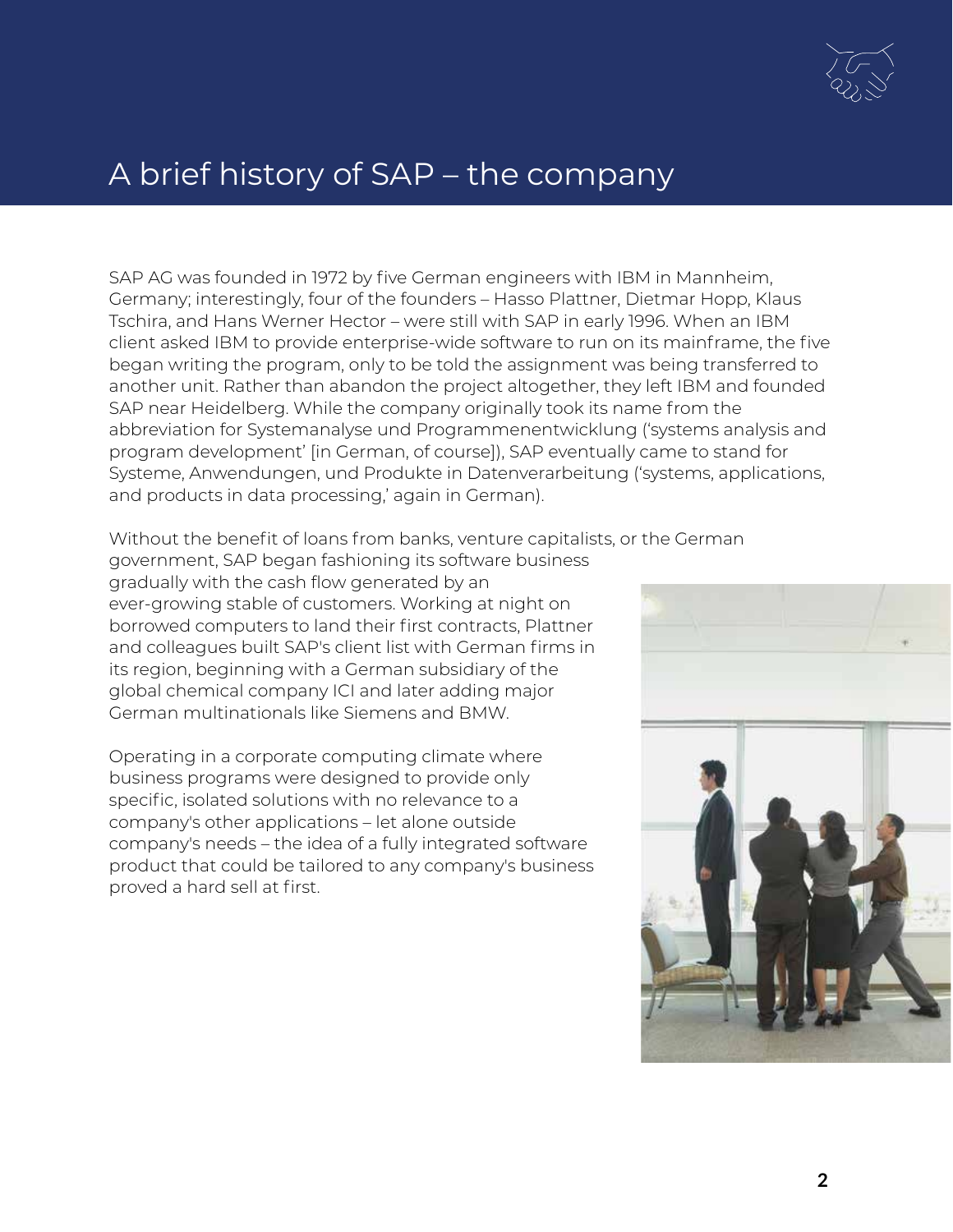### A brief history of SAP – the company

However, because SAP produced software, a non-labor-intensive product, it avoided the labor agreements and high costs that plague many German manufacturing startups. In 1976, SAP declared itself a GmbH (Gesellschaft mit beschrĤnkter Haftung) corporation, or limited company, and by 1978 it was selling its financial accounting software to 40 corporate customers.

By the mid-1990s, SAP had traveled from relative anonymity to the business applications vendor of choice for nine of the ten largest U.S. corporations, one-third of the Fortune 500, seven of the ten largest Business Week Global 1000, and 80% of the Fortune 100 companies in software, computers, peripherals, and semiconductors.

In 2001, SAP made the acquisition that would result in the company's entry into the small business space. The purchase of TopTier Software, an Israeli company specializing in portals, brought with it Shai Agassi.

Mr. Agassi founded TopTier Software in Israel in 1992 and later moved the company's headquarters to California. Agassi served the company in various capacities, including chairman, chief technology officer, and eventually CEO.

In addition to TopTier, Agassi co-founded several other companies with his father, Reuven Agassi; one of those companies, TopManage, was a developer of small business software SAP acquired in April 2002. TopManage's product became SAP Business One.

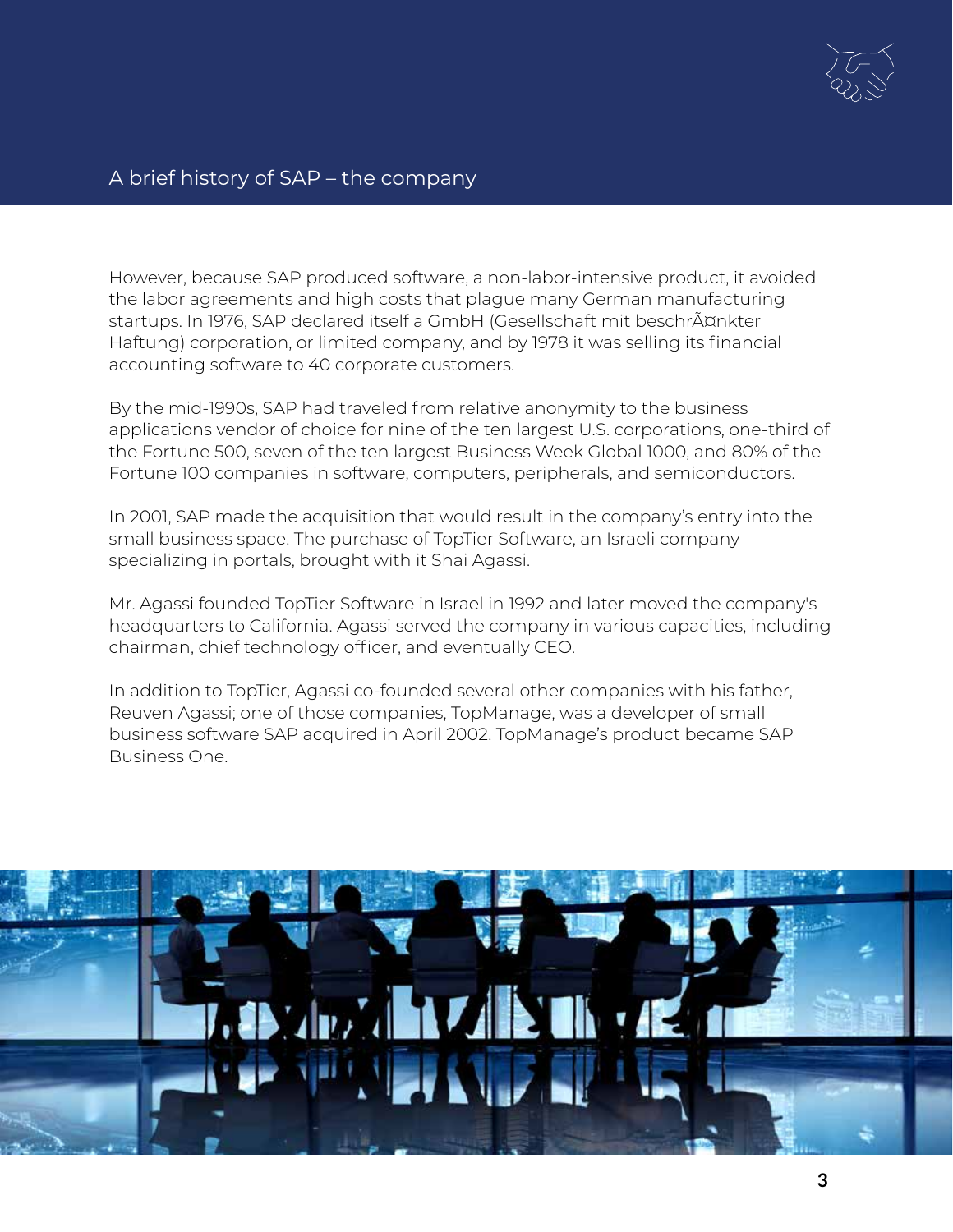

# SAP Business One

SAP Business One was originally designed as a multi-national product. The product's initial customers were in Israel, Panama, and Germany.

After the acquisition by SAP in 2002, the product was rebranded as SAP Business One and introduced to the U.S. market in 2003. The new product acquisition allowed SAP to reach out to the small business market with a simpler yet robust product.

Another significant change for SAP in the U.S. was the addition of a reseller (partner) channel that resold the product. Before the introduction of SAP Business One, all SAP customers engaged with SAP employees to purchase software licenses. With SAP Business One, SAP created a network of value-added resellers (VARs) to sell to, and consult with, customers. Today, the majority of new customers for SAP, and virtually all of the SAP for SME customers come through these partners.

Since the release of the product in 2003, SAP Business One has undergone eleven significant new version releases, resulting in a product that can be deployed (implemented) in a timeframe and at a cost reasonable for a small and growing business. The product is easy to use and contains a robust feature set.



*"We looked at a variety of different options, and SAP Business One was a perfect fit for our company. It was an approachable ERP that we knew would be scalable to the maximum extent of our business, so it had plenty of room to grow, and it formed a good ecosystem for additional future products and functionalities down the road."*

– SAP Business Customer - Sagamore Spirit **Distillery**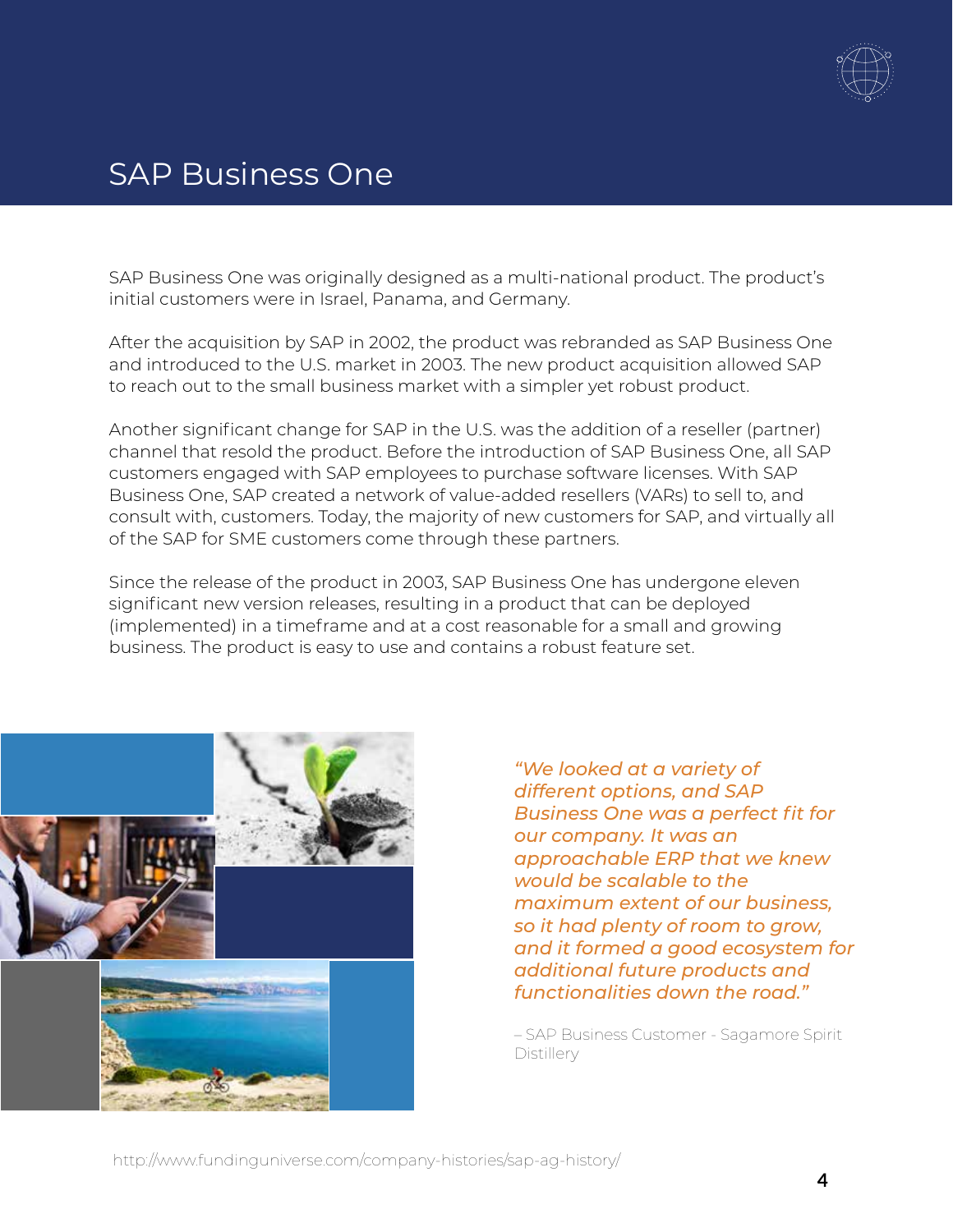

# Big Business - Small Business and how they inform each other

A large enterprise is complex and different than a smaller company – they aren't just a "grown-up" small business with more people and more sales. We intuitively understand this.

A large enterprise has multiple locations in numerous countries. They have to contend with different capital structure. They evaluate risk differently. Rather than having one or two products or services, there may be hundreds or even thousands.



From a staffing perspective, a large enterprise has teams of people doing what may be a part-time (or non-existent) role in a smaller business. Addressing the silos created by these teams was SAP's original innovation, and the original SAP product broke down the barriers between disparate systems and gave an enterprise a single solution that integrated all the parts.

There are very few companies that grow from small businesses to complex enterprises. If you stop and think, you could probably name a few "unicorns" that grew quickly over the last 15 years: Facebook, Tesla, Google, Biogen. But in general, they are the exception, not the rule.

As you consider software for your business, you want to consider products that will offer room for the growth that meets your plans and aspirations. For 98% of businesses, this means they don't need to buy and install SAP's enterprise S/4 HANA product. It's too much product – too complex to implement and too expensive to run. The product is designed for the complex, distributed enterprise that has teams of people doing different functions yet needing to work together. However, if you distance your business from the above statement just a little bit, you can see where the similarities are.

Your business also has a team of people who need to work together. They likely all have different functions with the similar goal of helping your customers and growing the business. Your sales team needs to know how much inventory is in stock or, if it's not in stock, when it will be, and the answer depends on whether you order it domestically or from overseas or if you manufacture it.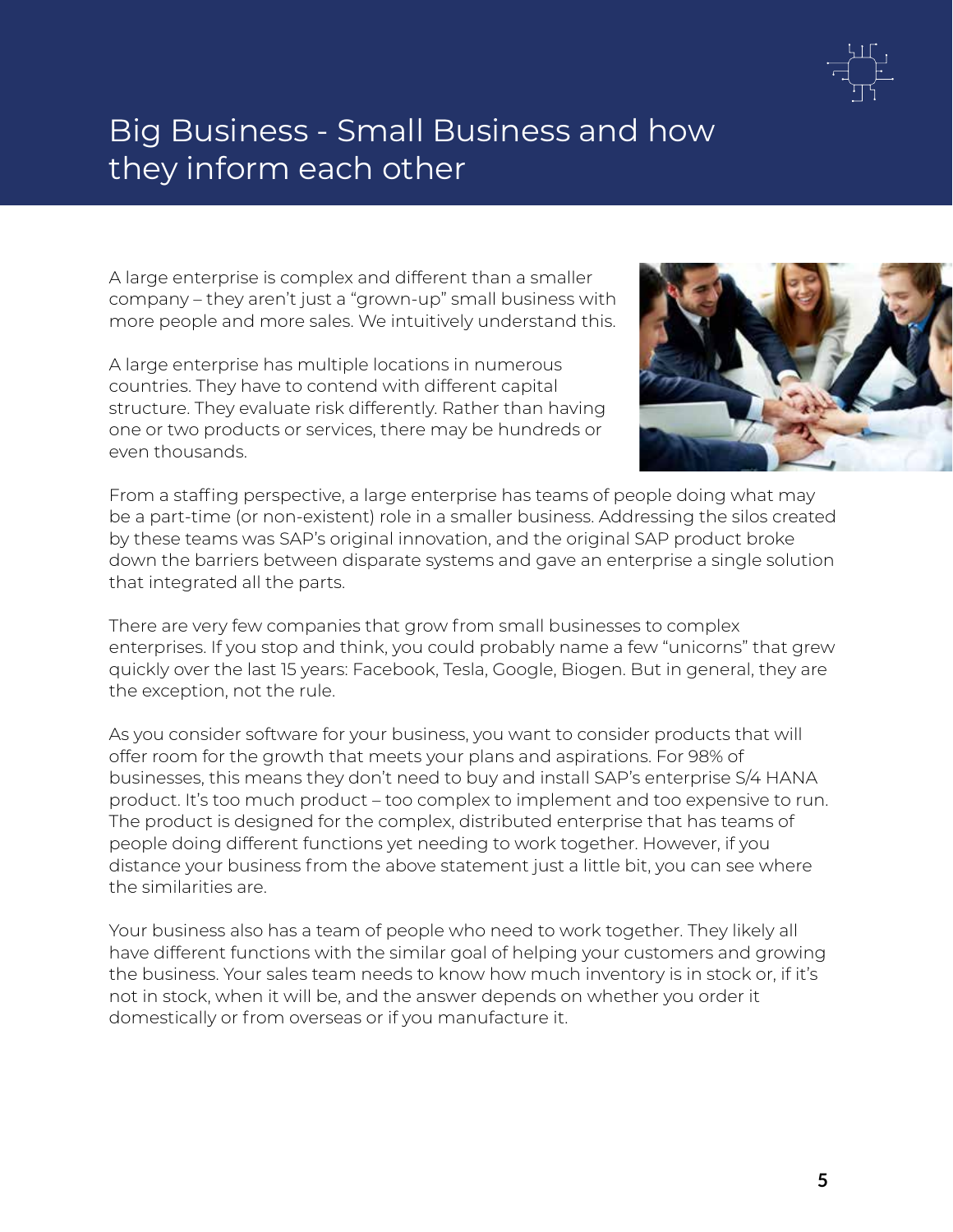

Your purchasing manager needs to know what to buy and, therefore, what the demand may be. If you are small enough that your sales team is only a couple of people, a quick conversation a couple of times a week may suffice. But if you have six, eight, or more salespeople and service teams that also work with your customers, demand forecasting gets more complicated.

Your accounting team must capture, verify, and pay the bills. If you only buy from a few vendors, basic accounting software works just fine – but if you buy goods internationally, bill clients in multiple countries, and sell online, direct or through a channel, it gets more complex. You need to track landed costs and multiple currencies and report on profitability in multiple dimensions.

Your executive team needs access to good information to plan for the future. Again, if you're a small business with one or two products or services, the information is easy to obtain and digest. Once you have a few different product lines or countries you sell to or supply lines that stretch internationally, however, access to analytical tools and the ability to ask and answer "what if" becomes important, if not mission critical.

Functionally, these actions are the same actions large enterprises take. But instead of a few countries, they have dozens. Instead of a few products, they have hundreds. Instead of a dozen salespeople, they have a thousand. You and they have the same issues; theirs are just an order of magnitude more complex.

> *"Before SAP Business One, we had a DOS-based ERP. It was really pen and paper in the warehouse. With SAP Business One, the great part about it is all the different pieces talk to each other. So our credit department, our sales department, and our warehouse, they all interact in one platform. That makes it a lot simpler because all the information that we need is in one place and it's easier to keep people accountable."*

> > – SAP Business One customer - Highway Two



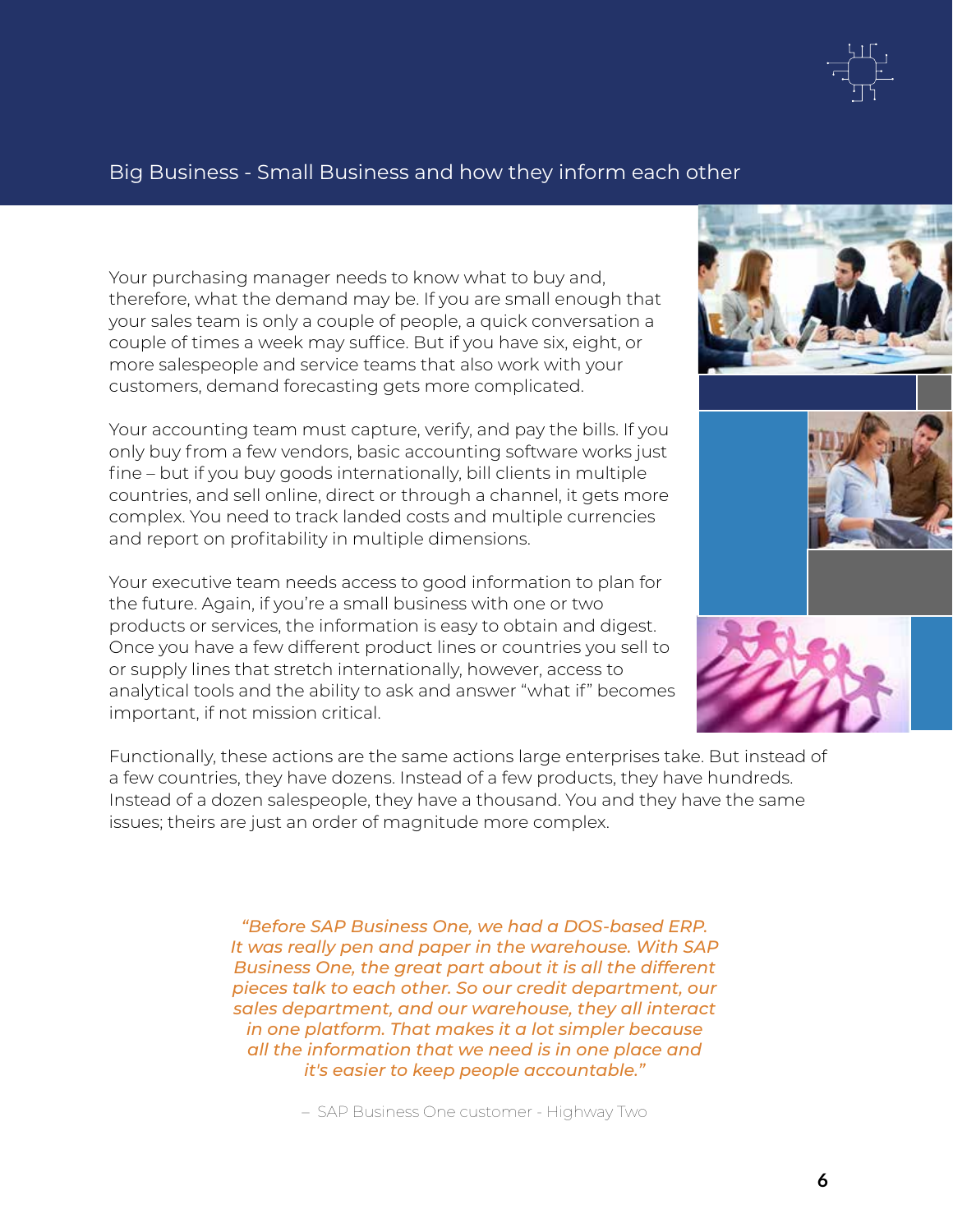

# Getting more than skin deep – SAP for SMB

If SAP can solve the complexity of the largest businesses in the world, the company is in a great position to solve the complexity of your business. SAP Business One is unique in this manner – it's not a "dumbed down" version of a product designed for large enterprises, it's a purpose-built business management software product that incorporates SAP's institutional knowledge and understanding of how businesses operate, designed for a small business to run.

As you consider which software to run your business on, it's important to look deeper than just the current functions, features, and user interface (the look and feel). There are three primary reasons businesses choose to move to a new enterprise resource planning (ERP) management system:

- The company needs for reporting, integration, transaction volume, and security have outgrown the basic accounting package they started working with (e.g., Quickbooks, Peachtree, Xero). 1
- Their system is no longer supported by the vendor (i.e., the software is no longer supported or the hardware that the software runs is unavailable). 2
- The business strategy or structure has changed. It could be a new product line, the outsourcing of a key function (like manufacturing), or the business may have been spun out from a larger company. 3

In any of the above scenarios, the tendency is to focus on the needed features first and everything else afterward, but changing your ERP or business management system is a difficult, time-consuming, and expensive process – you don't want to do it again in five to seven years. With that in mind, as you consider software, consider the following "intangibles" that drive the longevity and ongoing development of a mission-critical software product. (You may want to consider using the headings below and key questions as you evaluate vendors and products.)

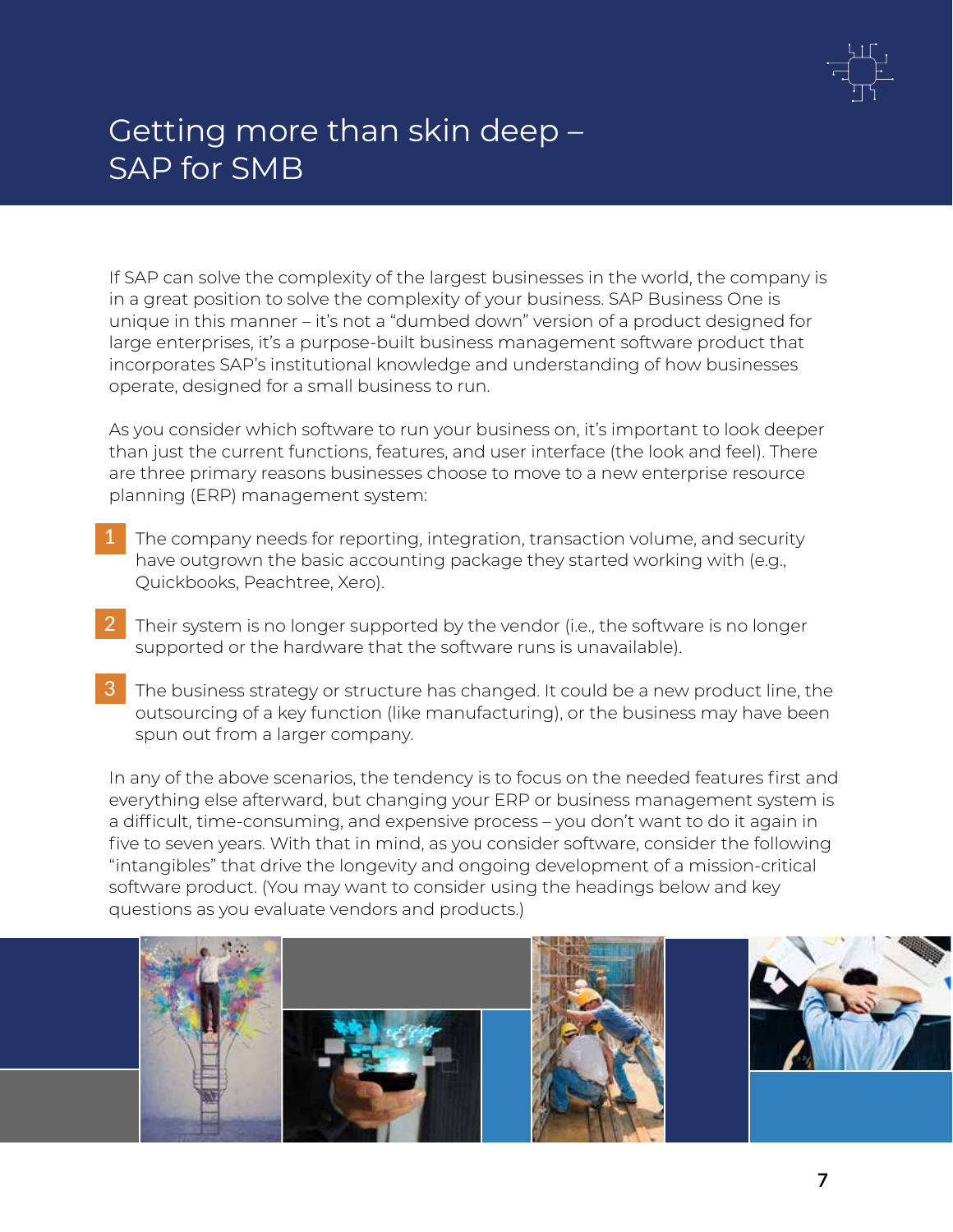#### $\theta$  best in a pure then alim does  $\theta$  one  $\theta$  for SAP Getting more than skin deep – SAP for SMB

### What is the background of the company management and where do the bulk of the company staff come from?

SAP has a 45-year history of creating software for the most complicated businesses on the planet. The senior management team, by and large, has spent their career with the company, offering deep knowledge about both the product and how it's used by customers. Many of the executives involved with SAP Business One have spent time in roles with the enterprise-class products, which ensures the cross-pollination of ideas and knowledge and is a key driver in how SAP's experience with big businesses gets translated to SAP Business One.

### How much does the software developer invest in funding research and development? How do they ensure maximum leverage of their investment?

SAP spends about four BILLION dollars a year in research and development (out of twenty-six billion in sales). The R&D investment alone is larger than the sales of many of the company's competitors. Of course, that R&D investment is spread across multiple products and segments; however, that investment must also incorporate how to take advantage of newer or emerging technologies.

Consider the evolution of cloud computing. The emergence of Blockchain. The growth of big data and in-memory computing. The ongoing challenges with cybersecurity. Our continued march toward mobility and doing everything we need on our phone or tablet.

These topics don't only concern large corporate enterprises – they also affect smaller businesses and the research and development that SAP does in these areas affects all the company's products. In fact, with in-memory computing (which delivers 10x-100x increase in data processing speeds), the first product release that supported the new SAP HANA database was SAP Business One.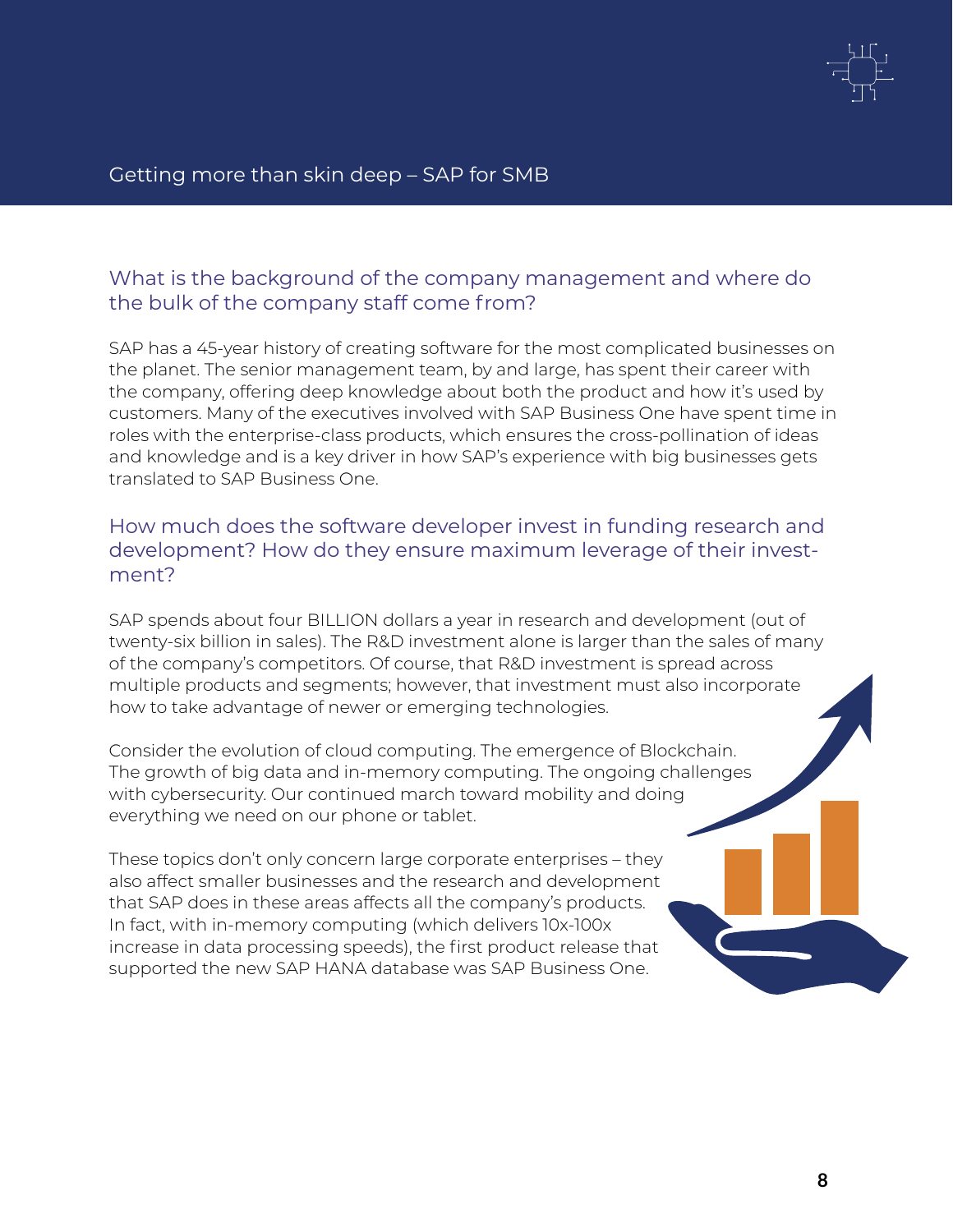

#### $\theta$  best in a pure then alim does  $\theta$  one  $\theta$  for SAP Getting more than skin deep – SAP for SMB

# How does integration with other products fit into the company's overall product strategy?

No accounting or ERP product can do everything for every type of business; the software will need to integrate with other systems or products. If the software wasn't created with integration as a core design philosophy, this will be a challenge.

SAP released the initial software development kit (SDK) for Business One in 2004 and continues to invest in expanding the integration points and making them easier to use. The SAP Business One SDK philosophy and development parallels the enterprise-class integration strategy of SAP NetWeaver that allows systems of all types to share data and processes to deepen collaboration between systems, businesses, and people.

*"SAP Business One has been able to grow with us and we've always been able to kind of customize the system we needed it to. Sapphire has the experience. They're able to carry our projects from start to finish with a dedicated project management team, always on top of it, and have really transformed our business to what we thought it could be."*

SAP Business One customer – Rocker Industries

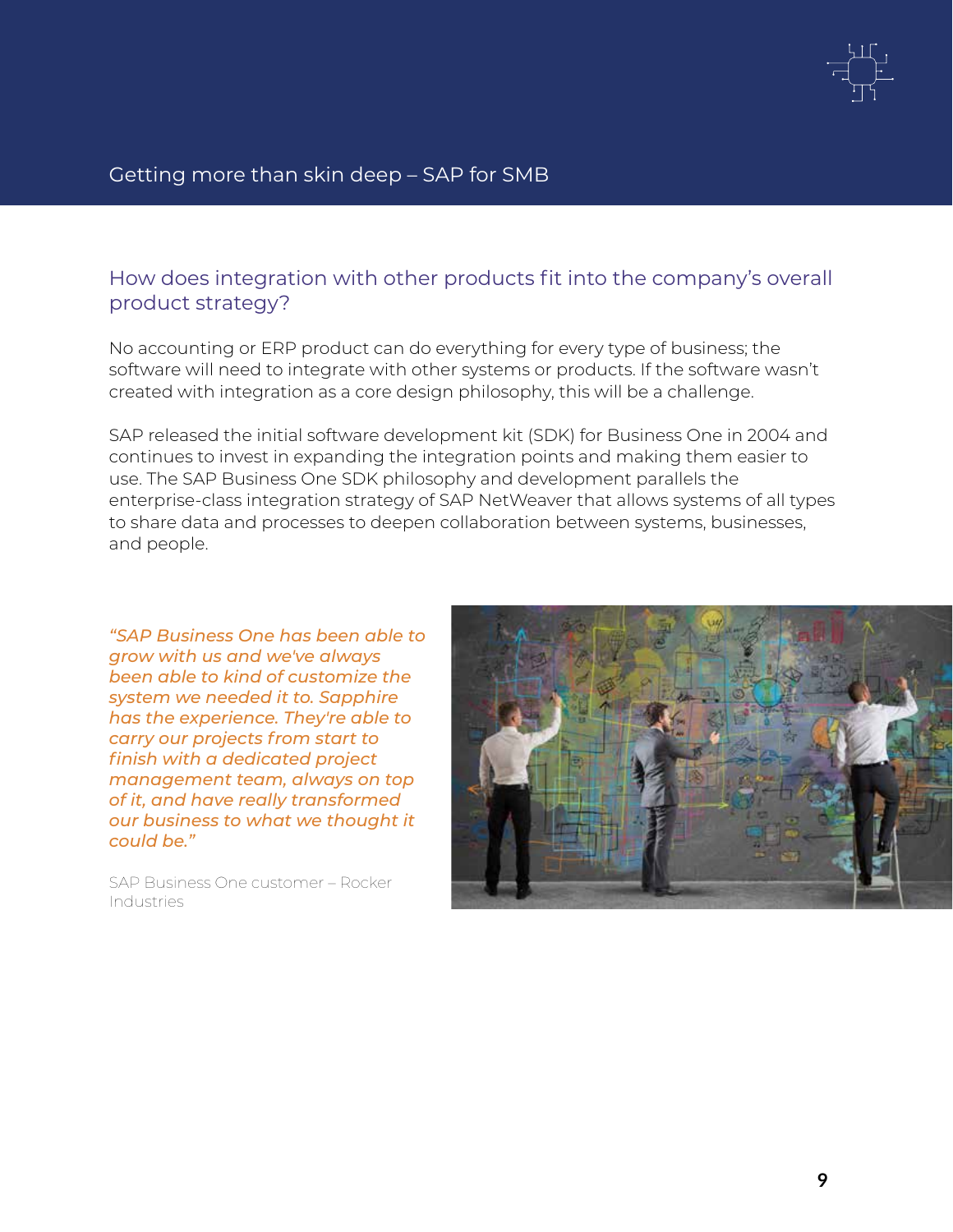

#### $\mathcal B$  big Business and the each other theory in  $\mathcal B$ AP  $\mathcal B$ usiness ON $\mathcal B$ Getting more than skin deep – SAP for SMB

# What motivates the software developer to strive for high quality?

Every software vendor claims to have high-quality products, and they know their reputation depends on the continued quality of future products. But you need to ask what the motivation for quality is, beyond their reputation. Publicly traded companies have additional motivation to ensure their share price remains high, but privately held companies are less accountable.

SAP is unique among ERP software developers in this regard. There are many SAP enterprise-class customers (R/3, SAP Business Suite, S4/HANA) who also use SAP for

SME products such as SAP Business One for smaller divisions or subsidiaries. This approach helps organizations adopt a classic two-tier strategy ensuring tight integration is kept amongst other applications implemented across the extended enterprise.

While smaller business customers may be willing to forgive quality issues (or feel that they have no power to affect change at the vendor), SAP's enterprise customers are not forgiving if the product's quality doesn't meet standards.

So, in addition to reputation and share price, SAP's drive towards product quality is motivated by the need to avoid risk and relationship damage with their largest, multi-billion dollar clients who can afford to hold them accountable.

# What is the stability and financial position of the vendor that creates the software?

Focusing on the features and not the software developer is a critical error for your business if you license software from a vendor that goes out of business or is acquired by another

company. If the software vendor goes out of business, you find yourself with software that quickly develops security vulnerabilities or is no longer supported on updated hardware and operating systems. If the software publisher is acquired by another vendor, you may find yourself using software with only minimal investment being made to keep it current.

As of September 2017, SAP had five billion dollars in cash in the bank – a great deal of stability to depend on.

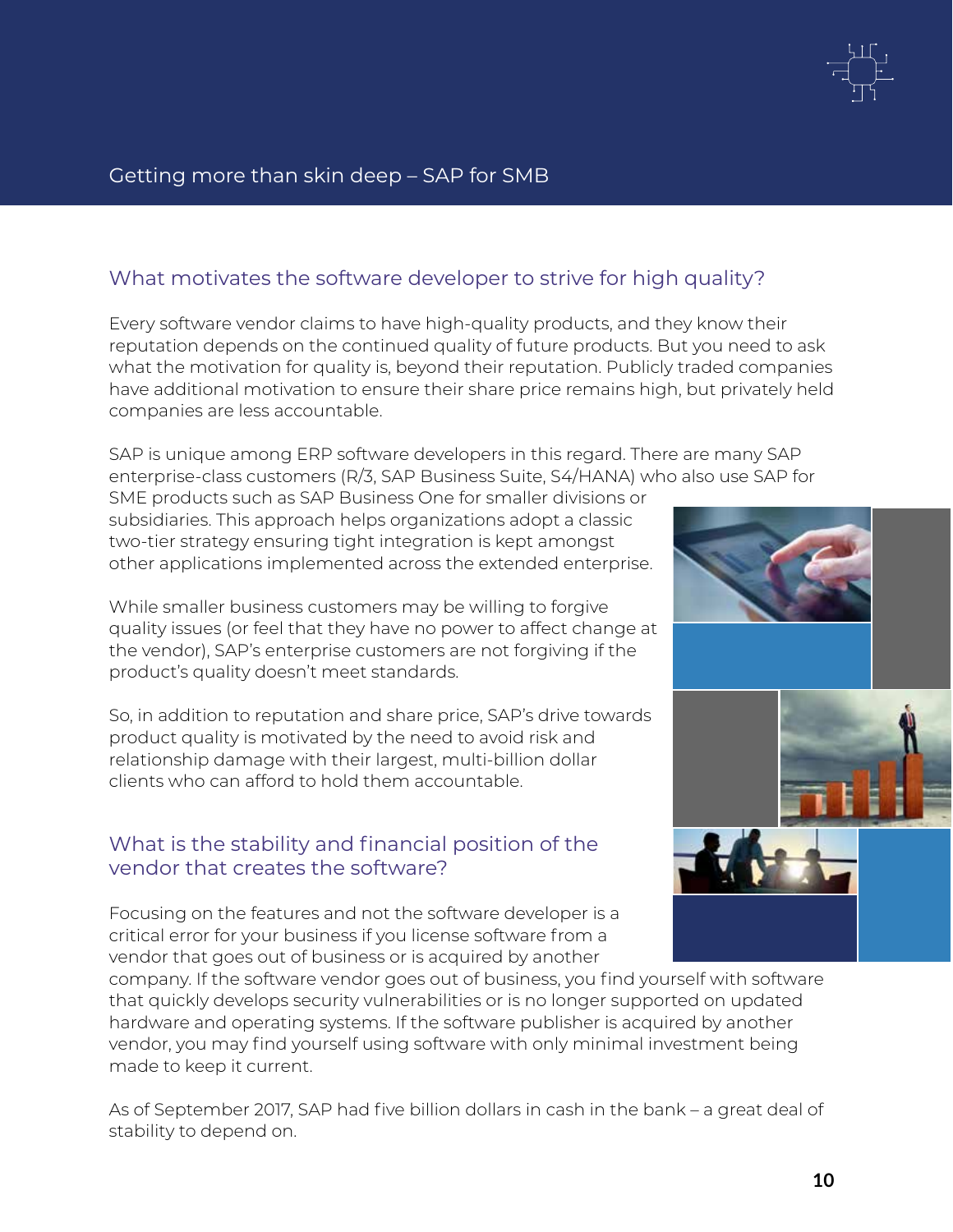### Getting more than skin deep – SAP for SMB

### Who you buy from and how you license software matters, too.

In general, most businesses prefer to work with companies that are similar in size and scale to themselves. Large enterprises want to work directly with a bigger company that will understand their needs and challenges and respond at an appropriate pace. Smaller businesses are more nimble and may also need advice or consulting on process and procedures, not just on how to functionally use a product.

When SAP launched SAP Business One in the U.S. in 2003 and Canada in 2004, they chose to sell the product through authorized and trained resale partners;



rather than selling through the current sales team, SAP understood that smaller businesses needed to buy from and work with a vendor that was closer to them in both size and geography.

The result of this decision is that the sales and implementation partner is an integral part of the overall solution for your business. SAP-authorized Business One partners understand how the product works. Which adaptations and customizations are easily made. Where another product integration may be required and how to apply all that knowledge to your specific business needs and processes.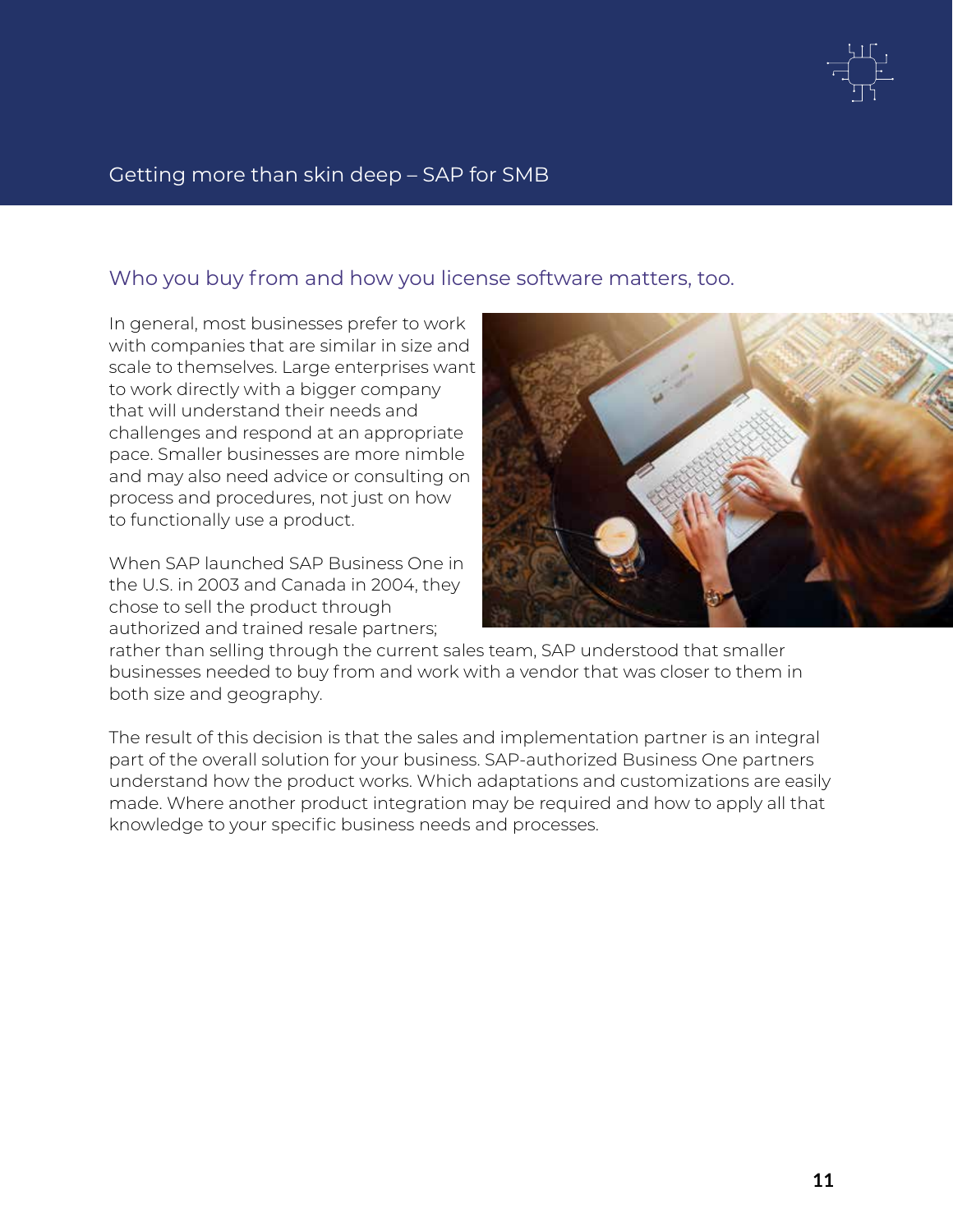

### Getting more than skin deep – SAP for SMB

### Why should you get to know SAP's software for smaller businesses?

This ebook wasn't written by SAP because SAP, as a company, invests their marketing budget in promoting their overall brand and not a specific product. There are more than 60,000 smaller businesses worldwide that run SAP Business One and about 5,200 of those take advantage of the powerful SAP HANA database. The only reason there aren't more companies running SAP Business One is that smaller businesses don't know that SAP has software for small business that will work for them.

Today, the typical business is choosing software that will grow with them for the next 10 to 15 years. SAP as a vendor is the best choice if you're making a decision you expect to live with for a long time. SAP Business One is designed with integration in mind – and as a smaller, nimble business, you likely need to have your business management system work with unique software and systems that give you a competitive edge.

With Business One, you'll never have to worry about bigger issues like product quality or vendor stability, and you can be assured that SAP is staying on top of technology trends and investing in implementing the right technology at the right level of sophistication for each of its product lines.



As your business grows in complexity, whether through international expansion and sourcing or new product lines, you'll find the features and flexibility you need already built into SAP Business One.